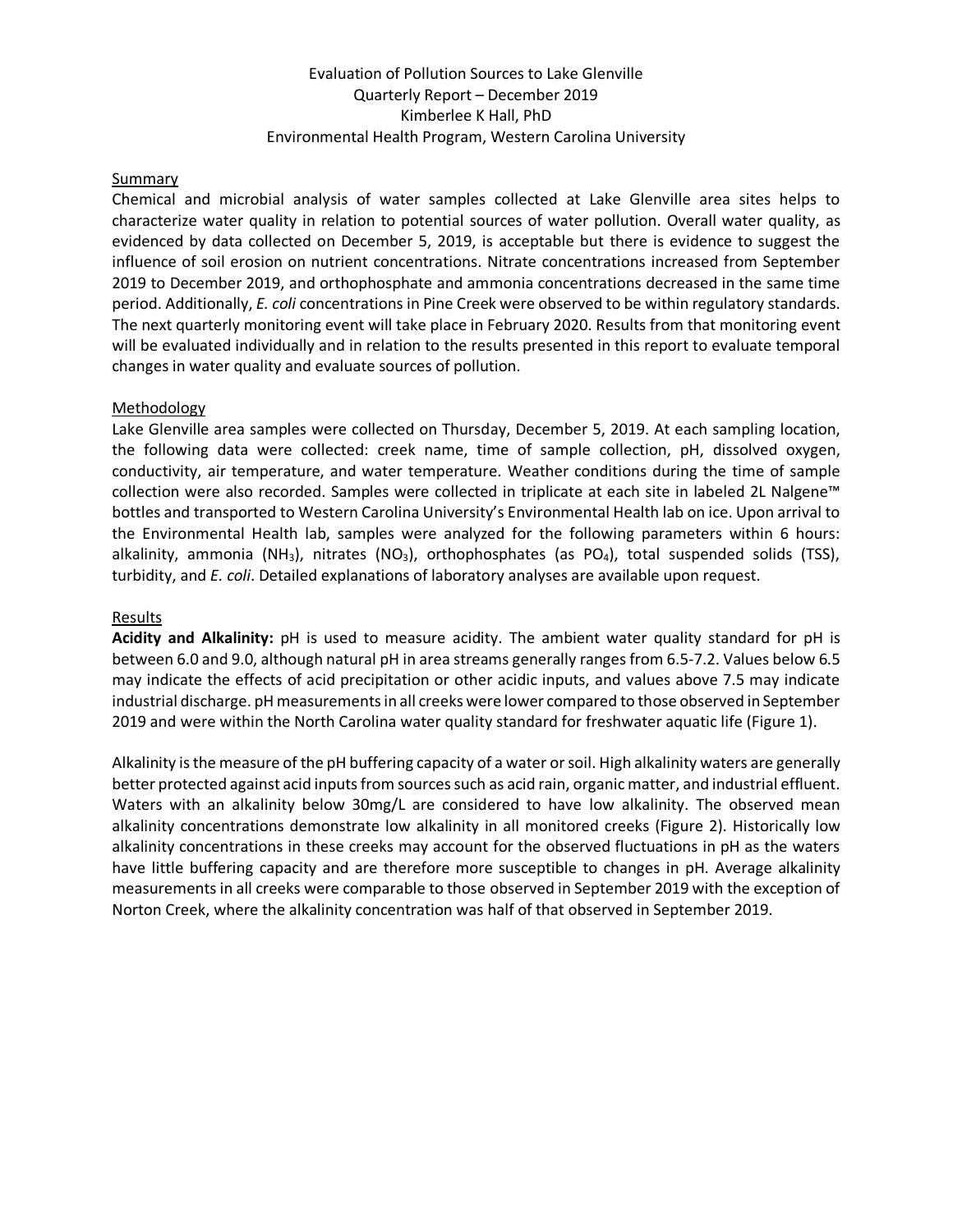

Figure 2. Mean alkalinity concentrations at each monitoring site, December 2019



**Turbidity and Total Suspended Solids (TSS):** Turbidity is a measure of visual water clarity and of the presence of suspended particulate matter and dissolved organic material. The standard for troutdesignated waters is 10 NTU and the standard to protect other aquatic life is 50 NTU. Turbidity measurements in all creeks are below the 10 NTU trout-designated water standard (Figure 3) and measurements were lower than those observed in September 2019.

TSS quantifies solids by weight and is heavily influenced by a combination of stream flow and land disturbances. Although there is no legal standard for TSS, concentrations below 30mg/L are generally considered low. All monitoring sites exhibited low TSS concentrations (Figure 4). While moderately heavy precipitation events and land disturbance can increase turbidity and TSS concentrations, the undisturbed forested areas and presence of riparian zones in the Lake Glenville area likely help prevent significant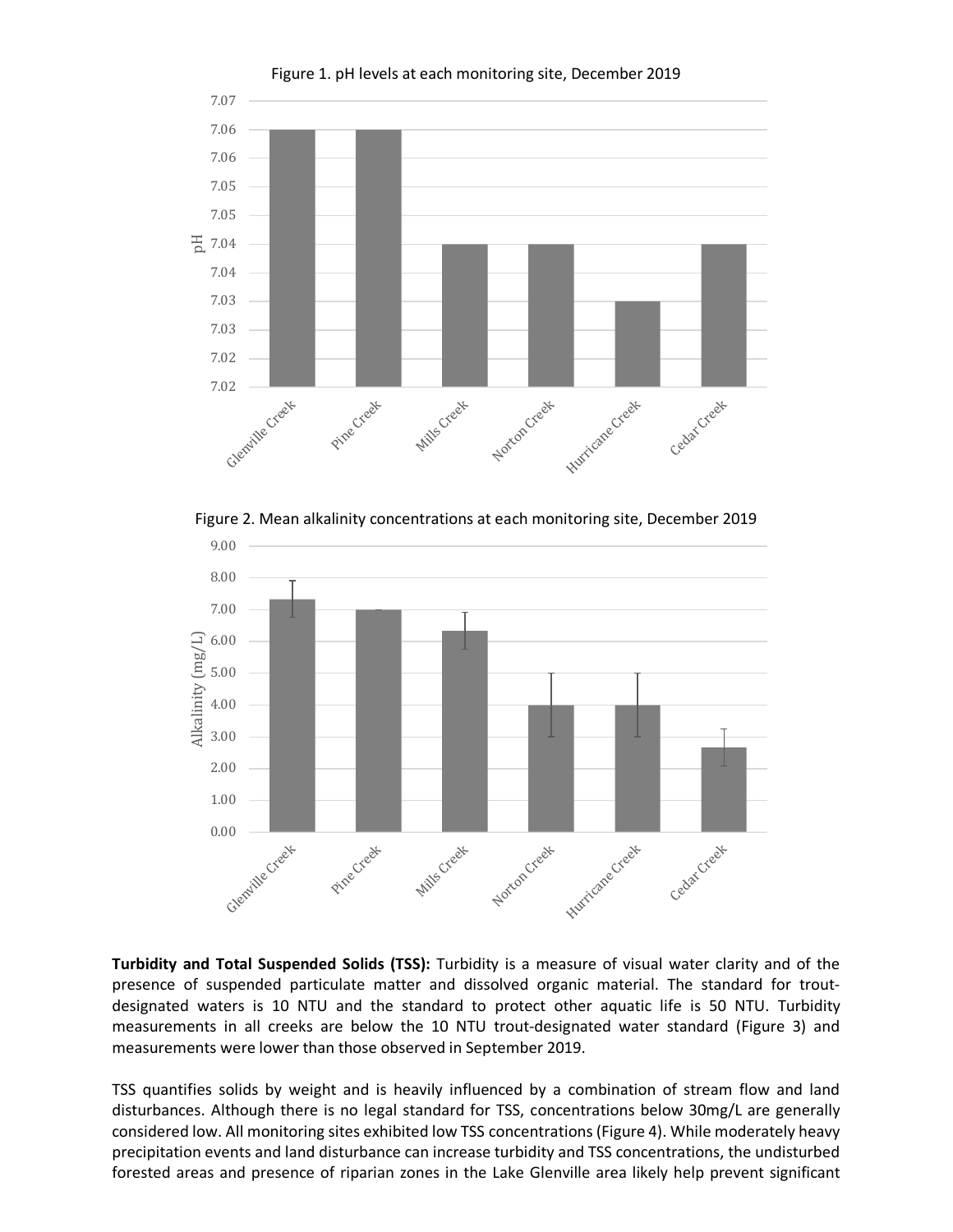increases in turbidity and TSS particulates during rainfall and runoff events. TSS concentrations were higher that than those observed in September 2019 for Glenville and Pine Creeks, where increased creek water volume was observed at the time of sampling. Water elevations were above the established banks of these creeks but they were not considered to be flooded. The contact of the elevated water with exposed soil along the creek banks likely contributed to erosion resulting in increased TSS concentrations in these creeks compared to observed September 2019 TSS concentrations. TSS concentrations in the remaining creeks were comparable to those observed in September 2019.



Figure 3. Mean turbidity levels at each monitoring site, December 2019

Figure 4. Mean total suspended solids concentrations at each monitoring site, December 2019



**Conductivity:** Conductivity is used to measure the ability of water to conduct an electrical current. Samples containing dissolved solids and salts will form ions that will conduct an electrical current and the concentration of dissolved ions in a sample determines conductivity. Inorganic dissolved solids such as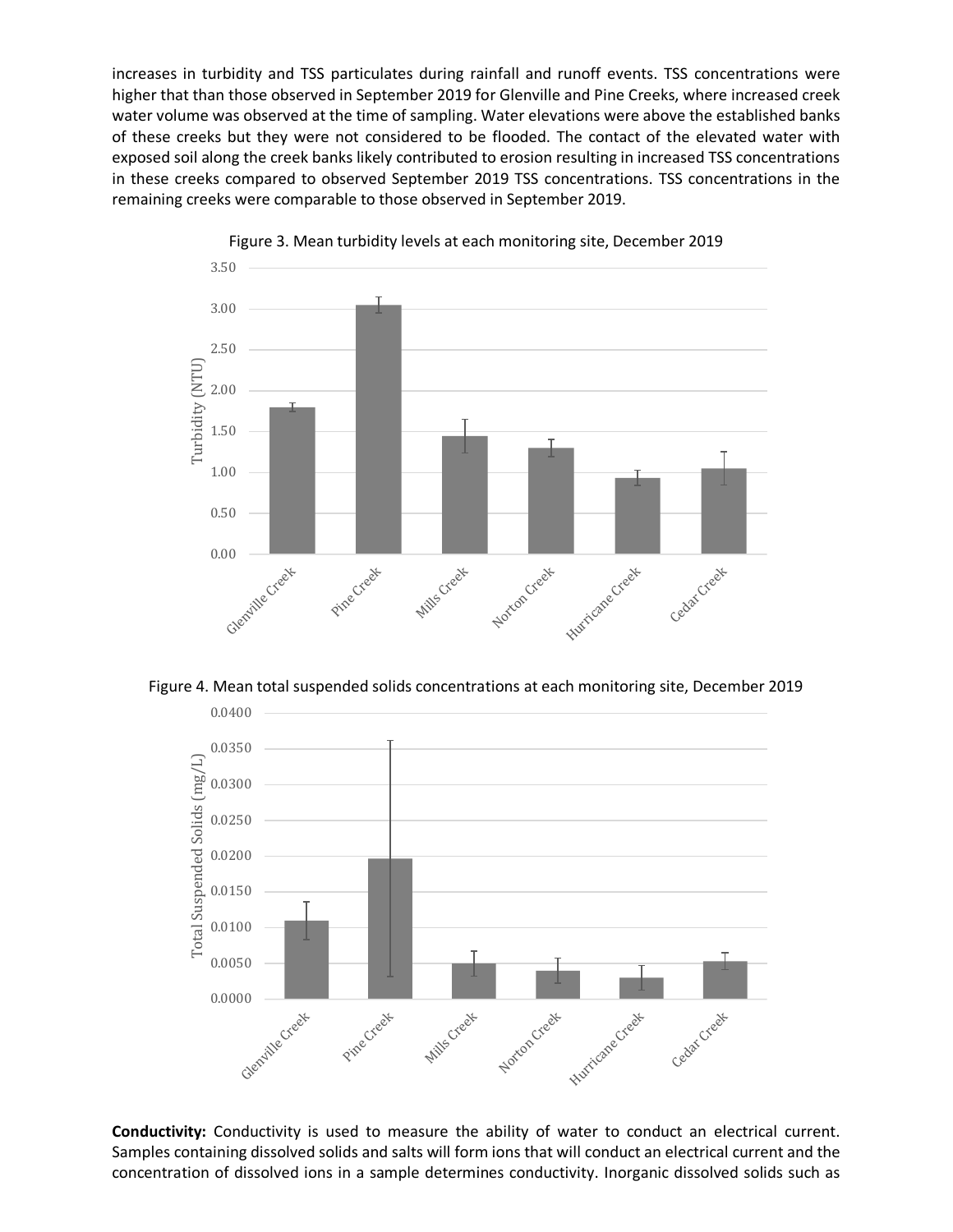chloride, nitrate, phosphate, calcium, sulfate, iron, sodium, and aluminum will affect conductivity levels and local geologic conditions will influence the types and extent of dissolved ions. Elevated levels of conductivity are most often seen in streams receiving wastewater discharge, urban runoff, or eroded soils. The observed conductivity levels in all creeks are low (Figure 5) and are lower than the conductivity measurements observed in September 2019.



Figure 5. Conductivity levels at each monitoring site, December 2019

**Nutrients (Orthophosphate [PO<sub>4</sub><sup>3-</sup>], Ammonia [NH<sub>3</sub>], and Nitrate [NO<sub>3</sub><sup>-</sup>]): Phosphorus is an essential** nutrient for aquatic plants and algae, and is typically the limiting nutrient in most aquatic systems thereby restricting plant growth in an ecosystem. Phosphorus is introduced into water systems from soil, wastewater treatment systems, failing septic systems, and runoff from fertilized land. Excessive phosphorus stimulates excessive plant growth and results in eutrophication, a condition that can result in dissolved oxygen depletion in an aquatic ecosystem. Orthophosphate is the amount of phosphorus that is immediately available to plants or algae for biological assimilation. Generally, orthophosphate levels below 0.05 mg/L are sufficient to prevent eutrophication.

There is no legal water quality standard for orthophosphate, but the Environmental Protection Agency (EPA) nutrient criteria for total phosphorus in rivers and streams in this ecoregion is 0.01 mg/L. Although orthophosphate is only one component of total phosphorous, observed concentrations at all monitored creeks exceeded the EPA nutrient criteria for total phosphorous (Figure 6). All creeks exhibited a decrease in orthophosphate concentrations from observed September 2019 concentrations.

Ammonia is contained in decaying plant and animal remains and microbial decomposition of these organic wastes can release ammonia. The most likely sources of ammonia are agricultural runoff, livestock farming, septic drainage, and sewage treatment plants. The ambient concentration of ammonia in water is approximately 0.10 mg/L but concentrations are heavily influenced by water temperature and pH, with higher temperatures and pH leading to more nitrogen being present in the form of ammonia. All creeks were within the ambient concentration "norm" (Figure 7) and were greatly reduced compared to concentrations observed in September 2019. The reduced ammonia concentrations in all creeks compared to those observed in September 2019 are likely the result of organic matter processing and nutrient cycling by microbial populations.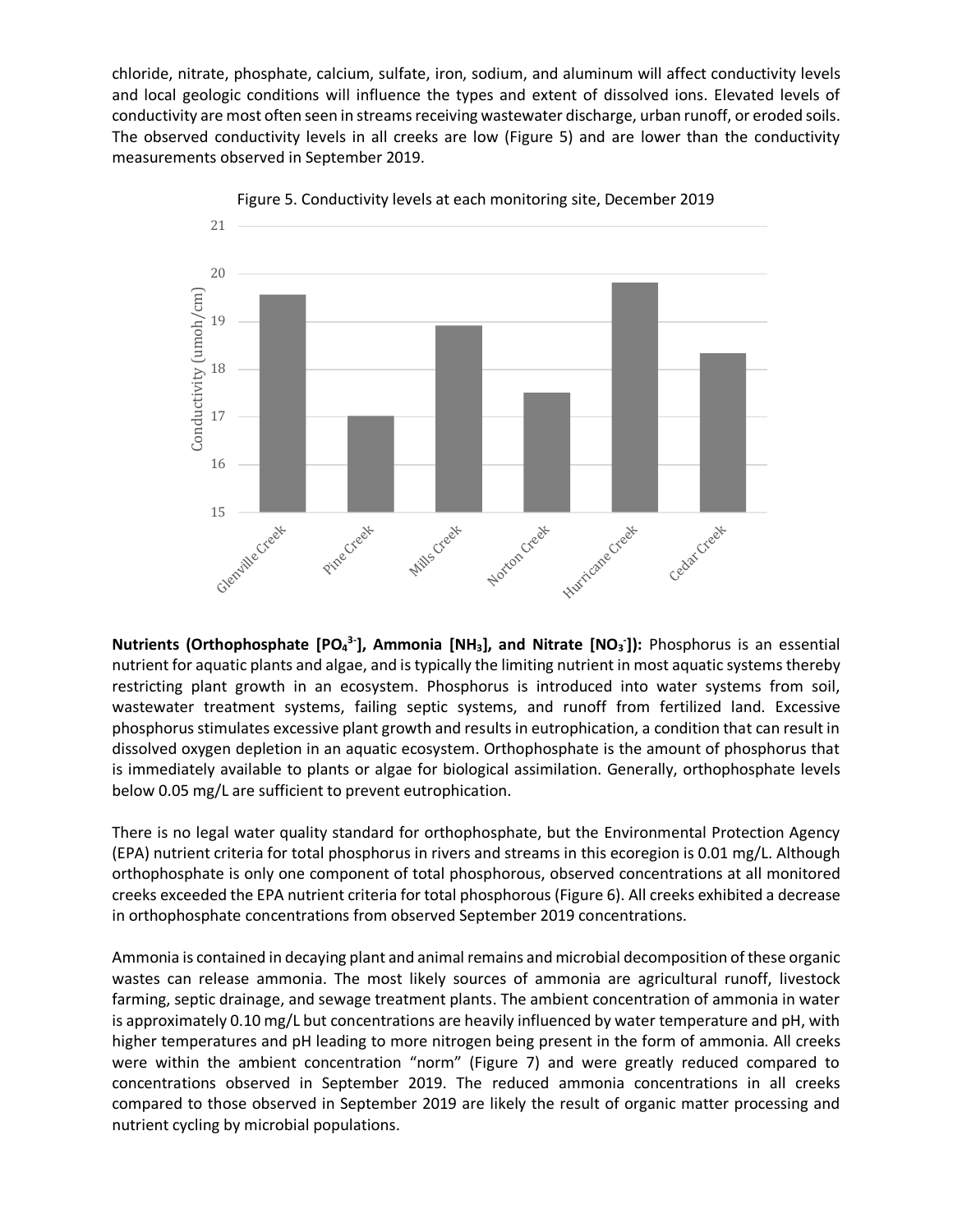Like phosphorus, nitrate serves as an algal nutrient and can contribute to excessive plant growth and eutrophication. Common sources of nitrate include septic drainage and fertilizer runoff from agricultural land and domestic lawns. The ability of nitrate to more readily dissolve in water contributes to its increased likelihood of traveling in surface waters. As a result, nitrate is a good indicator of sewage or animal waste input. There is no legal water quality standard for nitrate, but the EPA nutrient criteria for total nitrogen in rivers and streams in this ecoregion is 0.31 mg/L. Although nitrate is only one component of total nitrogen, observed concentrations in all creeks exceeded the EPA nutrient criteria (Figure 8) and were higher than those observed in September 2019. This is not unexpected as ammonia is converted to nitrate in the nitrogen cycle. The reduced ammonia concentrations coupled with the increased nitrate concentrations suggest the influence of microbial activity on organic matter inputs and nutrient cycling. Additionally, nitrate concentrations were weakly correlated with turbidity suggesting the influence of soil erosion on nutrient concentrations.

While orthophosphate and nitrate concentrations exceeded the EPA nutrient criteria, it is important to note that no creek displayed visible signs of eutrophication in the form of algal blooms. Observed dissolved oxygen (DO) concentrations also suggest the ability of these creeks to effectively assimilate nutrient and support aquatic life. DO concentrations in all creeks measured well above the State of North Carolina's aquatic life standard of >6 mg/L for trout waters (Figure 9). The sufficient DO concentrations observed in these creeks suggests that nutrient concentrations are not negatively impacting nutrient cycling or ecosystem function at this time.



Figure 6. Mean orthophosphate concentrations at each monitored site, December 2019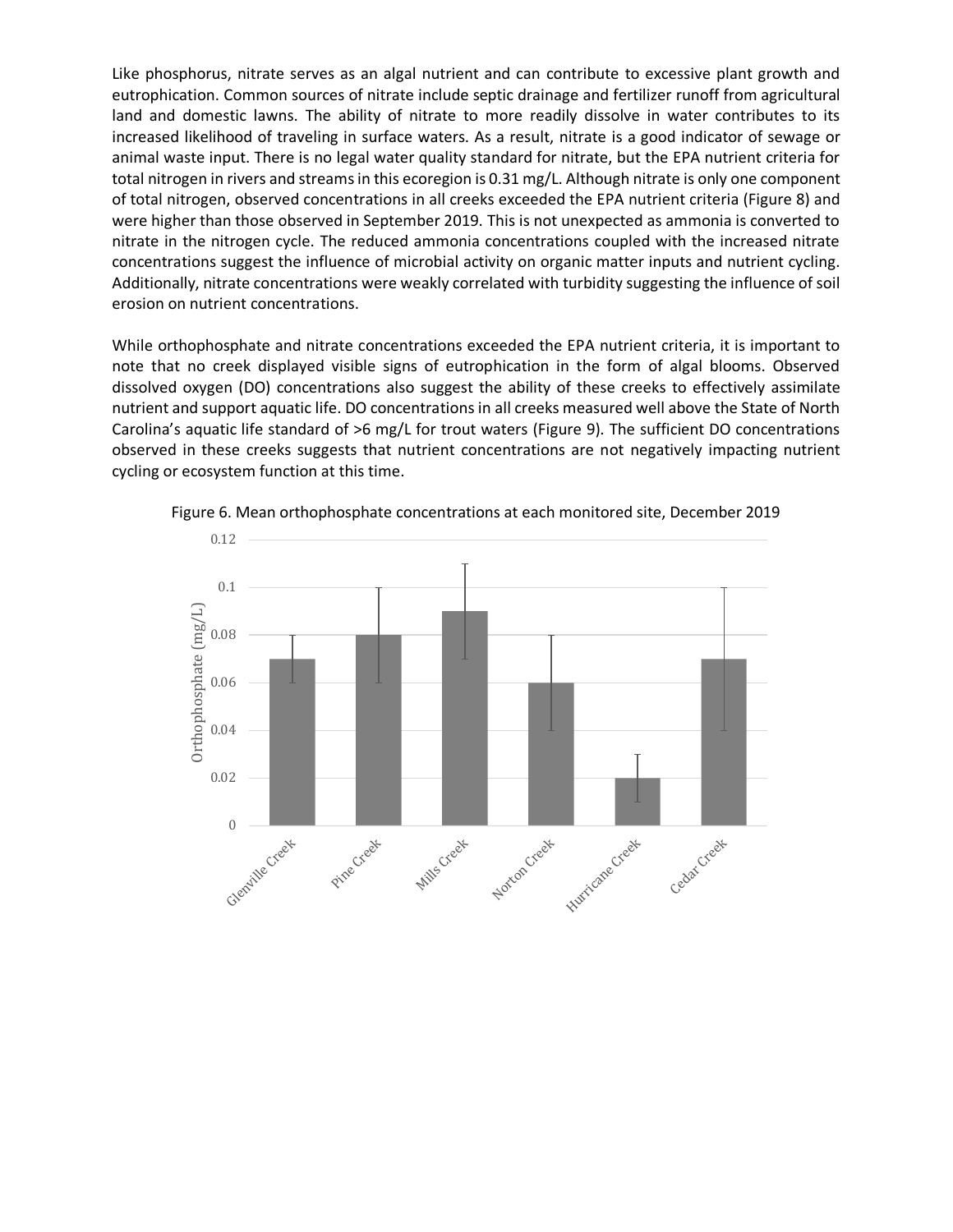

Figure 7. Mean ammonia concentrations at each monitored site, December 2019

Figure 8. Mean nitrate concentrations at each monitored site, December 2019

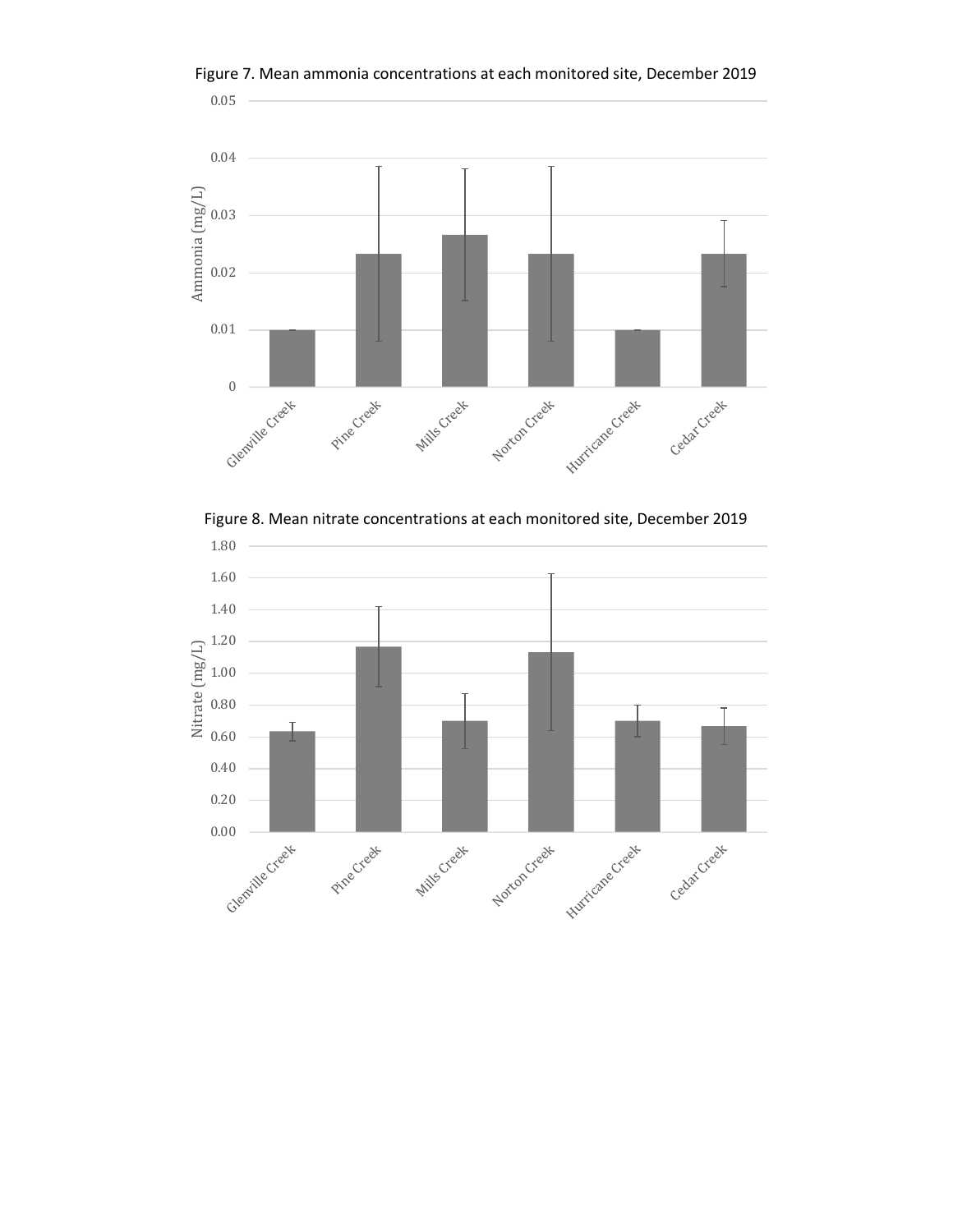

Figure 9. Dissolved oxygen levels at each monitoring site, December 2019

# *E. coli***:**

The potential presence of fecal pathogens in surface water is determined based on a surrogate measurement of fecal indicator organisms, including *E. coli*. The recreational standard for *E. coli* in the State of North Carolina is 200 CFU/100ml. All creeks exhibited *E. coli* concentrations below this regulatory standard (Figure 10). *E. coli* concentrations in these waters continue to be influenced in part by seasonality, and future sampling events will continue to examine the influences of seasonality and agricultural activity on fecal pollution in the creeks discharging into Lake Glenville.



Figure 10. *E. coli* concentrations at each monitored site, December 2019